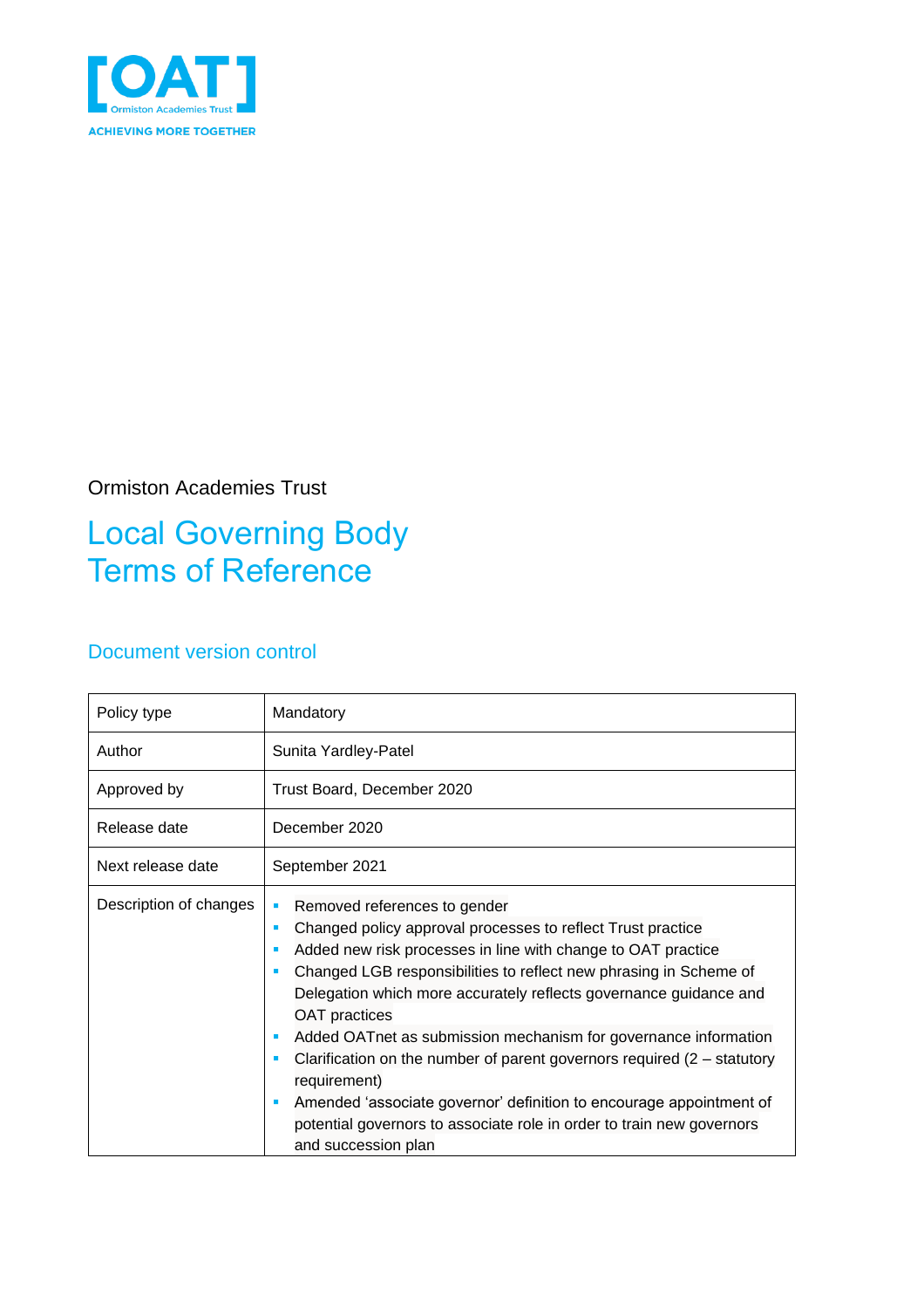

| Amended mechanisms to more readily consider removal of governors<br>that are not attending or completing mandatory tasks such as DBS' and<br>mandatory training modules<br>Added suspension of staff governors as governors when they are<br>suspended as staff members<br>Aligned term of office/reappointment rules to reflect that of the Trust<br>Board<br>Clarification of the declaration of interest process<br>Chair signed off by CFO (changed from CEO)<br>Clarification of LGB sub-committee structures |  |
|--------------------------------------------------------------------------------------------------------------------------------------------------------------------------------------------------------------------------------------------------------------------------------------------------------------------------------------------------------------------------------------------------------------------------------------------------------------------------------------------------------------------|--|
|--------------------------------------------------------------------------------------------------------------------------------------------------------------------------------------------------------------------------------------------------------------------------------------------------------------------------------------------------------------------------------------------------------------------------------------------------------------------------------------------------------------------|--|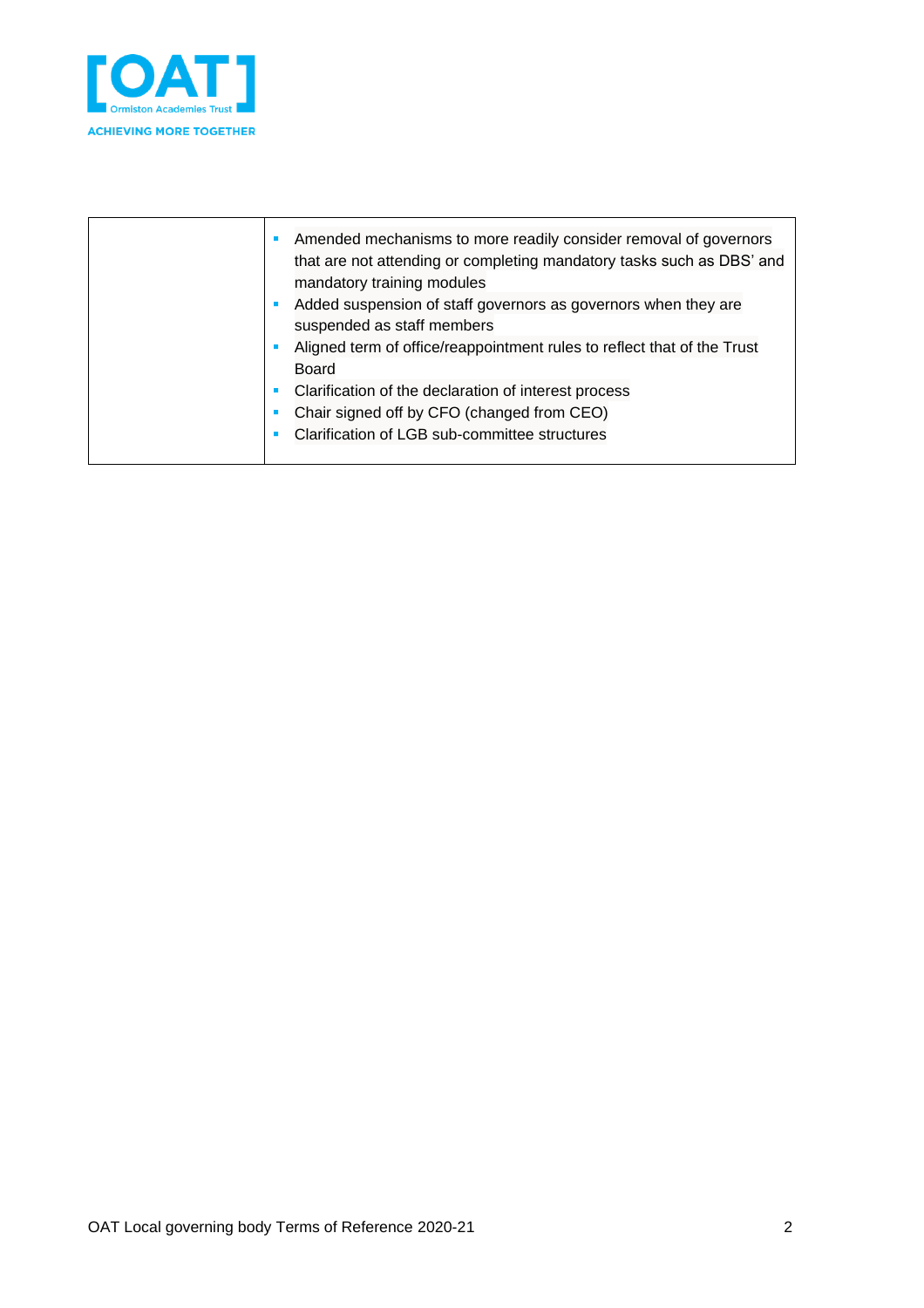

# **Contents**

| 1.  |  |
|-----|--|
| 2.  |  |
| 3.  |  |
| 4.  |  |
| 5.  |  |
| 6.  |  |
| 7.  |  |
| 8.  |  |
| 9.  |  |
| 10. |  |
| 11. |  |
| 12. |  |
| 13. |  |
| 14. |  |
| 15. |  |
| 16. |  |
| 17. |  |
| 18. |  |
| 19. |  |
| 20. |  |
| 21. |  |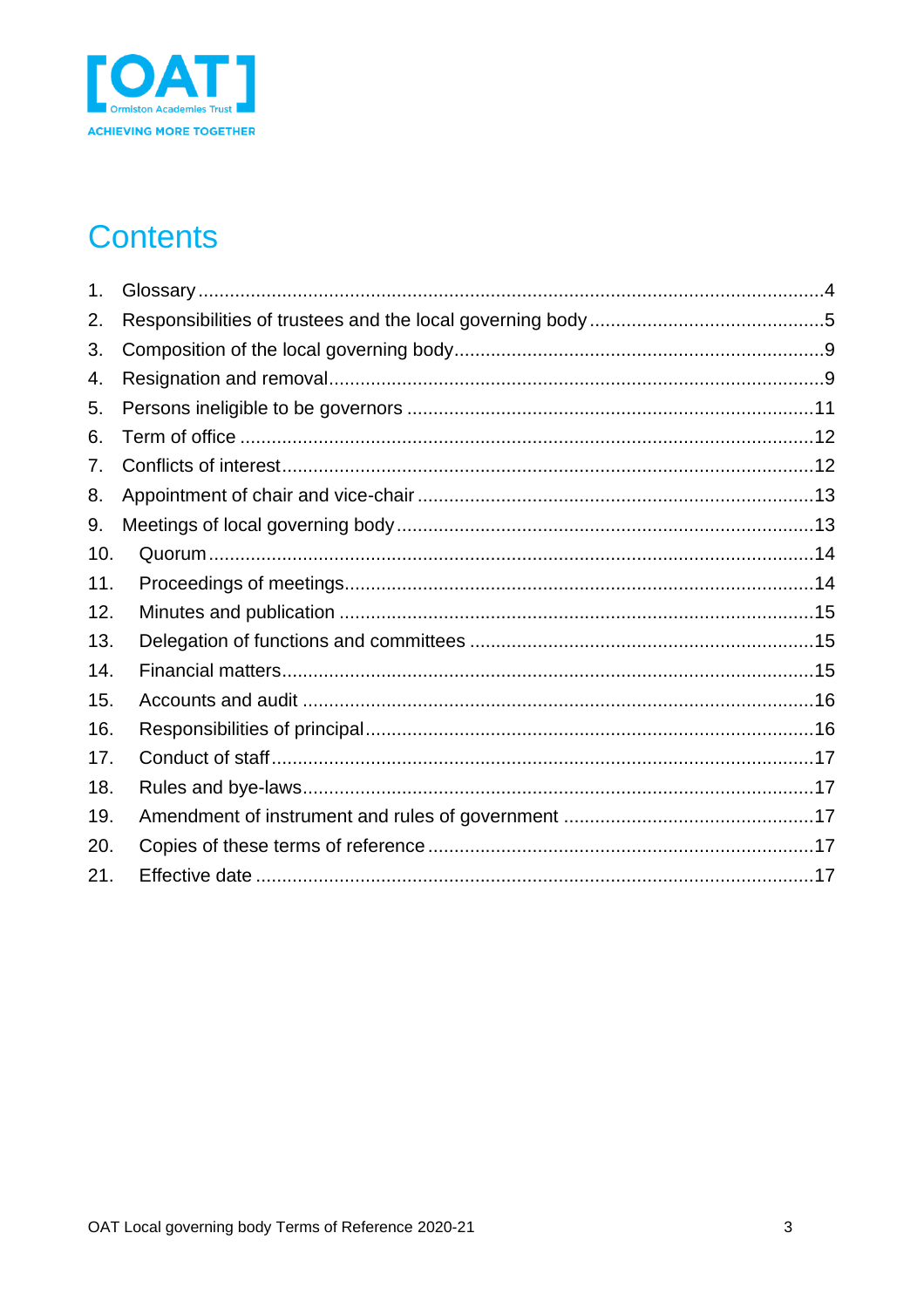

# <span id="page-3-0"></span>1.Glossary

| "academy"                     | means <i>[insert name of academy]</i>                              |
|-------------------------------|--------------------------------------------------------------------|
| "Articles"                    | means the Articles of Association of the Trust                     |
| "Associate"                   | means a person who attends the local governing body to provide     |
|                               | specific skills, knowledge or experience or viewpoints who will    |
|                               | not have a vote on matters to be decided and any decisions         |
|                               | about admissions, student exclusions, the academy budget,          |
|                               | financial commitments or the appointment of governors              |
| "Chief Executive"             | means the person appointed by the Trustees as an employee to       |
|                               | oversee and coordinate all Trust activities                        |
| "DfE"                         | Means the Department for Education and any successor in title      |
| "Chief Financial Officer"     | means the person appointed by the Trustees as an employee,         |
|                               | under the overall direction of the Chief Executive, to oversee the |
|                               | financial aspects of the Trust                                     |
| "governor"                    | means a member of the local governing body                         |
| "LA"                          | means the local authority for the academy                          |
| "Local governing body"        | means the local governing body for the academy constituted as      |
|                               | provided by Clause 3 of this document                              |
| "Ormiston / OAT"              | means Ormiston Academies Trust                                     |
| "Parent governor"             | means a governor elected to the local governing body by the        |
|                               | parents of students at the academy                                 |
| "Personal Financial Interest" | means any interest in the employment or remuneration of, or the    |
|                               | provision of any other benefit to, a governor as further detailed  |
|                               | within clauses 6.5 to 5.9 of the Memorandum                        |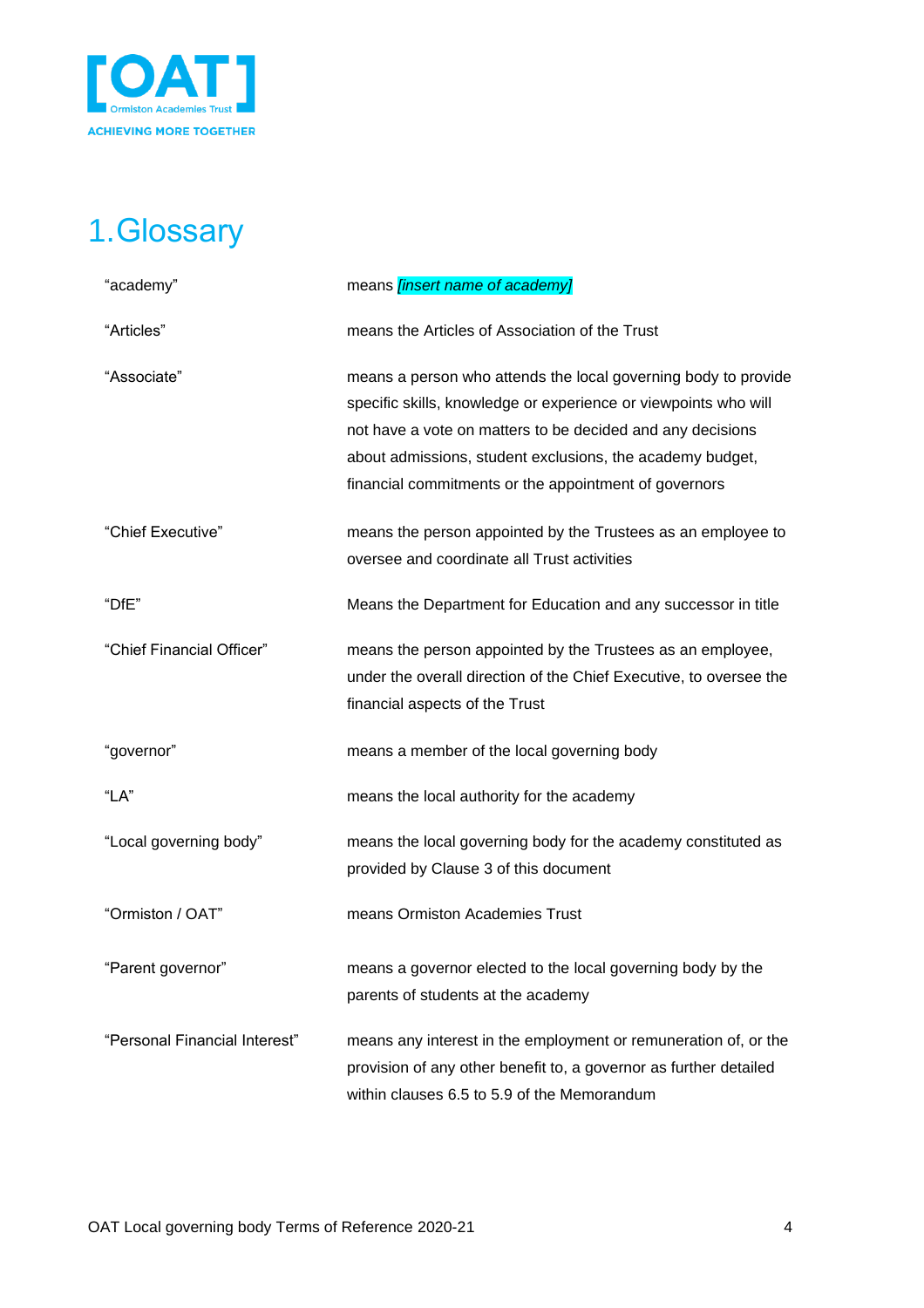

| "Principal"         | means the member of staff at the academy who has been<br>appointed by the Trustees to have overall day to day control of<br>and responsibility of the academy |
|---------------------|---------------------------------------------------------------------------------------------------------------------------------------------------------------|
| "Principal Sponsor" | means Ormiston Trust                                                                                                                                          |
| "Secretary"         | means the Company Secretary of the Trust or any other person<br>appointed to perform the duties of Secretary to the Trust                                     |
| "Staff governor"    | means a governor of the staff elected to the local governing<br>body by members of staff of the academy                                                       |
| "this document"     | means these Terms of Reference                                                                                                                                |
| "the Trust"         | means Ormiston Academies Trust, a company limited by<br>guarantee having registered number 06982127                                                           |
| "the Trustees"      | means those persons appointed as trustees of the Trust                                                                                                        |

1.1. Unless the context requires otherwise, a reference to:

1.1.1. A numbered clause is a reference to the clause so numbered in this document

1.1.2. A numbered paragraph is a reference to the paragraph so numbered in this document

#### <span id="page-4-0"></span>2.Responsibilities of trustees and the local governing body

- 2.1. The Trust is a charitable company limited by guarantee. It has entered into a Master Funding Agreement and any Supplemental Funding Agreements covering the funding of the Academies within the Trust (together the "Funding Agreements").
- 2.2. The Trustees are the charity trustees (within the terms of section 177(1) of the Charities Act 2011) and responsible for the general control and management of the administration of the Trust in accordance with the provisions set out in the Memorandum and Articles.
- 2.3. The local governing body shall be a Committee of the Trustees established pursuant to articles 100 to 104 of the Articles of Association of the Trust.
- 2.4. The Trustees retain authority and responsibility for the following: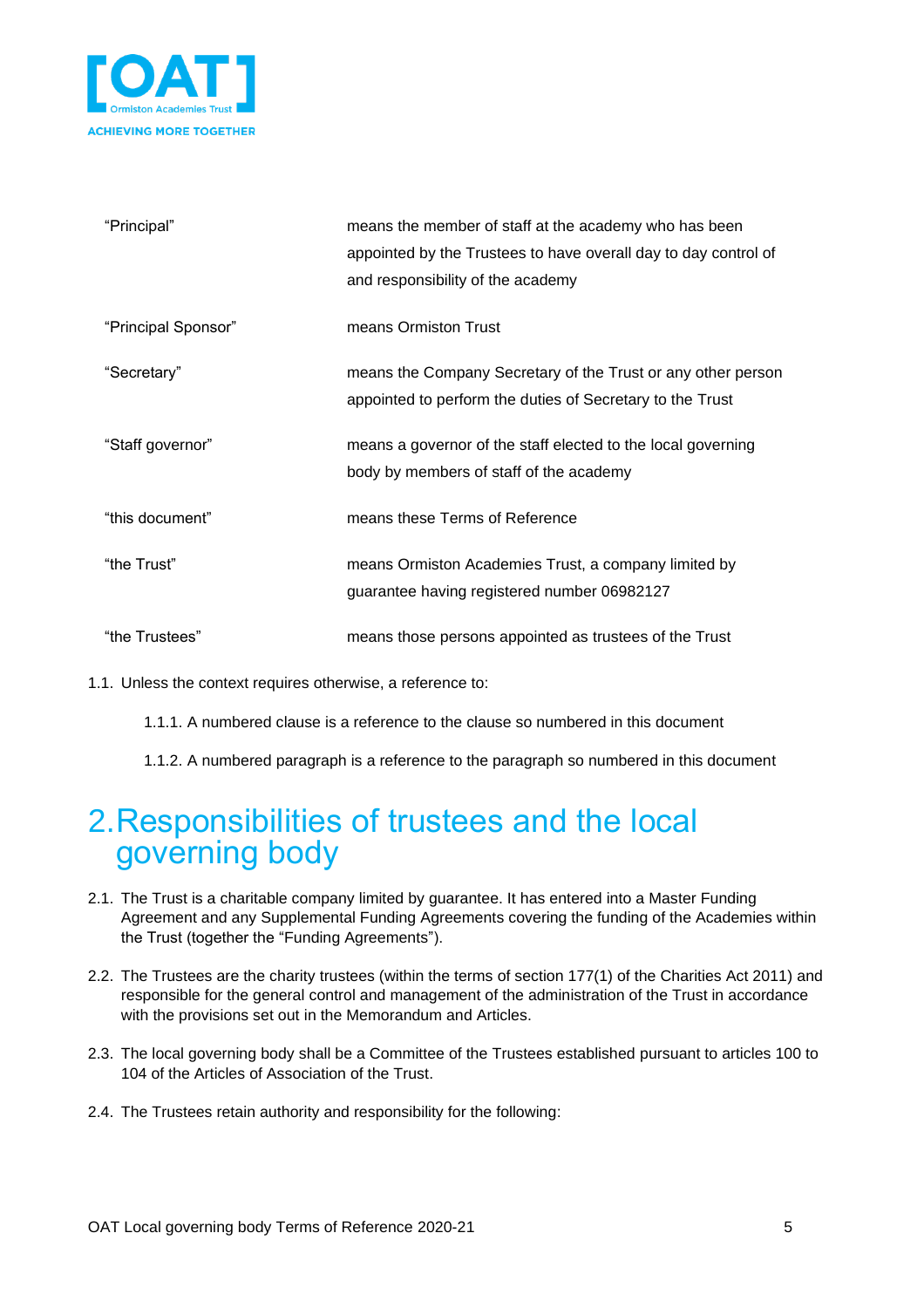

- 2.4.1.to determine the vision and ethos of the Trust whilst acknowledging the uniqueness of each individual academy and the needs of the communities they serve
- 2.4.2.to, in conjunction with the Chief Executive officer, develop a strategic plan for the Trust and to ensure the effective communication of that plan so it is implemented across the Trust and in all the academies
- 2.4.3.to oversee with regard to the finances of the Trust and the academy, including, but without limitation, responsibility for compliance with the financial and accounting requirements detailed within the Funding Agreements
- 2.4.4.to establish and maintain the academies (including considering expansion of the Trust by taking existing schools into the Trust or opening new schools)
- 2.4.5.to determine and ensure the implementation of material policies and procedures with the intention of achieving and then maintaining a consistently high standard of education and financial prudence across all areas of the Trust
- 2.4.6.to approve the overall Trust budget and the budgets of each academy, having regard to any recommendations of the Finance Committee which will be responsible for conducting a thorough review of all budget proposals
- 2.4.7.to formally appoint the Chief Executive Officer
- 2.4.8.to provide challenge and support to the Chief Executive Officer and through him to the academies
- 2.4.9.to set goals and undertake the performance management of the Chief Executive Officer
- 2.4.10. to ensure that the Chief Executive Officer is effectively overseeing the objectives and outcomes of each of the academies
- 2.4.11. to ensure appropriate performance management systems are in place and are effective across the Trust and are accompanied by relevant programmes for the professional development of staff
- 2.4.12. to regularly receive and review the KPIs from the academies
- 2.4.13. to oversee the delivery of the benefits of collaborative working, common approaches and common systems across the academies
- 2.4.14. to ensure that the Trust operates effective health and safety systems and procedures (including safeguarding)
- 2.4.15. to ensure there are robust financial systems and procedures in place that are adhered to by the Trust and each academy (using periodic internal audits to provide such assurance)
- 2.4.16. to ensure the performance and delivery of any service provided by the Trust to the academies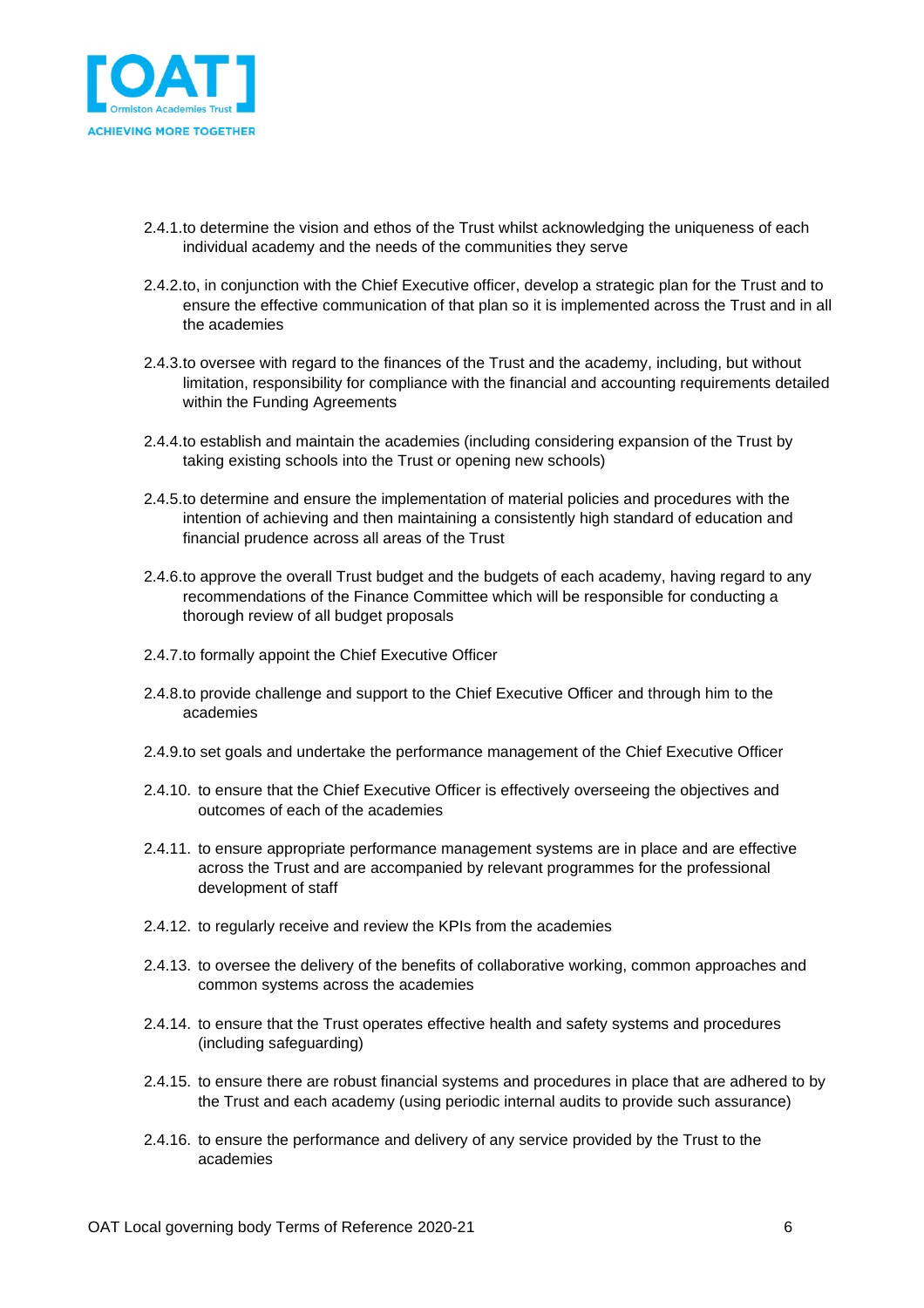

- 2.4.17. to ensure proper advice is available to the Trust in relation to legal and compliance matters
- 2.4.18. to ensure a comprehensive risk management framework and appropriate risk management strategies are put in place and maintained across the Trust.
- 2.4.19. As the legal employer of all staff, responsibility for human resource policies and procedures and terms and conditions of service
- 2.4.20. Oversight of people management processes
- 2.4.21. Maintenance of the fixed asset register
- 2.4.22. Compliance with all statutory regulations and Acts of Parliament governing the operation of the academy
- 2.4.23. Determination of the admissions policy and arrangements for the academy in accordance with admissions law and DfE codes of practice
- 2.5. Subject to the limitations set out above, the Trustees delegate the day to day running of the academy to the principal and local governing body. The core duties of local governing bodies are:
	- 2.5.1. Ensuring clarity of vision, ethos and strategic direction
	- 2.5.2. Effective challenge of the principal for the educational performance of the academy and its students
	- 2.5.3. Effective review and challenge of the financial performance of the academy to ensure that its money is well spent, ensuring that the funds allocated to it are used only in accordance with the law, OATs Articles of Association, the Funding agreement and the ESFA academies Financial Handbook
- 2.6. To achieve its objectives the local governing body should address matters such as:
	- 2.6.1. Monitoring performance and the achievement of objectives and ensuring that plans for improvement are acted on including the quality of provision
	- 2.6.2. Academy level policy development and strategic planning, including target-setting to keep up momentum on school improvement
	- 2.6.3. Ensuring the sound management and administration of the academy
	- 2.6.4. Ensuring that managers are equipped with relevant skills and guidance
	- 2.6.5. Ensuring compliance with legal requirements
	- 2.6.6. Implementation of actions required to comply with statutory regulations and the Funding **Agreements**
	- 2.6.7. Establishing and maintaining a transparent system of prudent and effective internal controls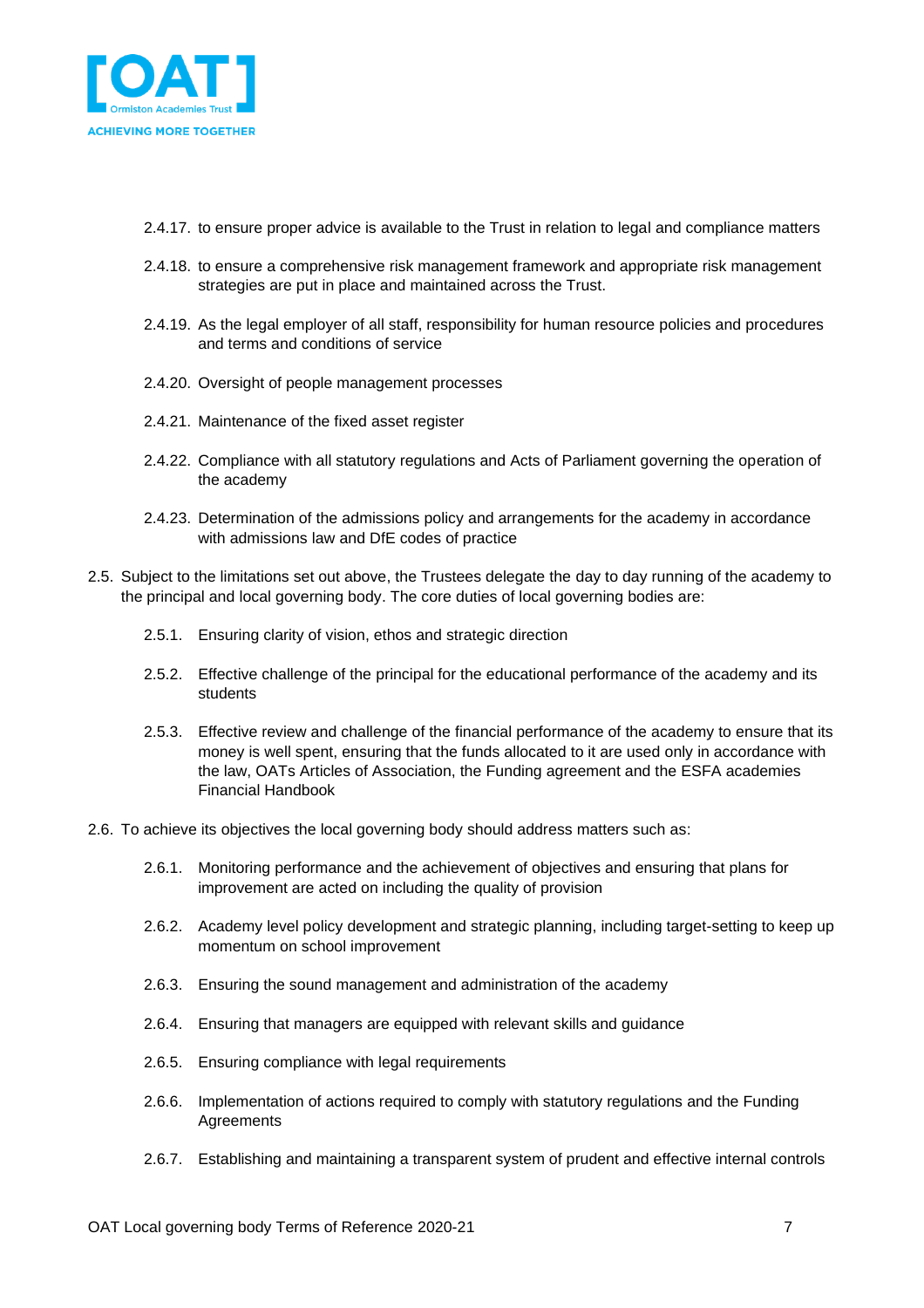

- 2.6.8. Management of the academy's financial, human and other resources (in particular controls over the spending identified in the Academy Development Plan)
- 2.6.9. Helping the academy be responsive to the needs of parents and the community and making it more accountable through consultation and reporting
- 2.6.10. Setting the academy's standards of conduct and value
- 2.6.11. Assessing and managing risks.
- 2.6.12. Implementation of the policies agreed by the Trustees and the Trust
- 2.6.13. Notifying the Trust of any changes to fixed assets used by the academy and maintaining an individual fixed asset listing for the academy.
- 2.6.14. Reviewing the academy's risk register and ensuring that the RAG ratings are accurate and that the mitigating controls are working effectively.
- 2.6.15. Reviewing when relevant any internal audit reports.
- 2.6.16. The appointment, job description, appraisal and dismissal of all members of staff of the academy excluding the principal but the remuneration of every member of staff and their terms of service shall be within the parameters from time to time established by the Trustees
- 2.7. Specific areas which the local governing body will oversee include:
- **Approving the Academy Development plan ensuring the compliance of the curriculum and making sure** the longer-term budget plans take account of and deliver it
- **Reviewing the academy improvements in terms of quality and curriculum and teaching**
- **Monitoring the academy safeguarding and equalities procedures and compliance**
- **EXECUTE:** Approving specific academy policies
- **Recommending the academy budget for approval to the Ormiston Academies Trust**
- **•** Monitoring financial performance against the approved budget and approving or recommending changes or additions to the planned expenditure with the financial limits by the scheme of delegation.
- Oversight of maintenance of the academy estate in accordance with the guidelines established by the **Trust** 
	- 2.7.1. Upload copies of the minutes to the OATnet within 14 days of the date of each meeting of the local governing body
- 2.8. The governors are not, and nothing within this document is intended to make them, charity trustees within the terms of section 177(1) of the Charities Act 2011.
- 2.9. Each governor shall act in the best interests of the academy at all times.
- 2.10. The governors must keep confidential all information of a confidential nature obtained by them relating to the academy.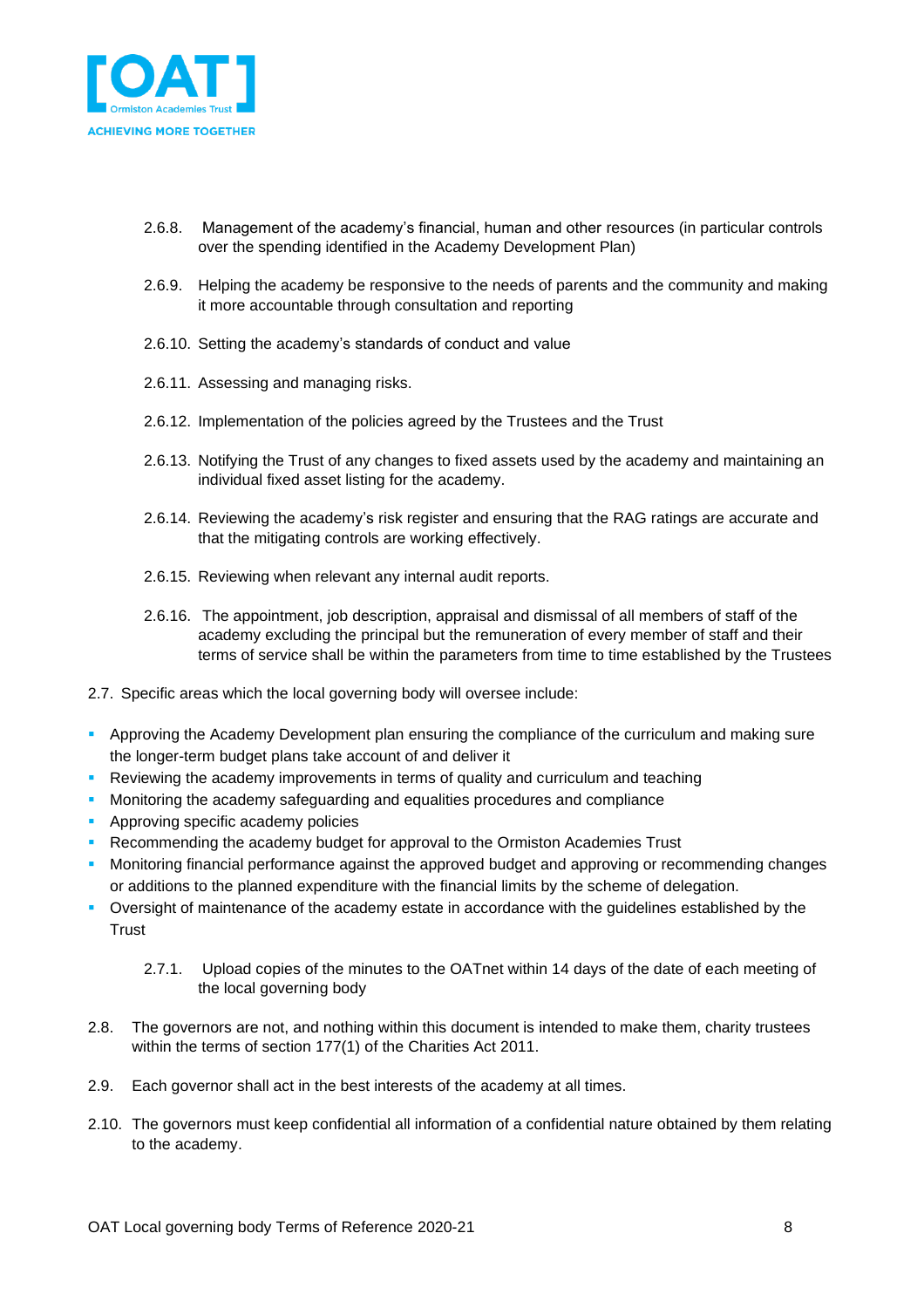

2.11. The Trustees reserve the right to withdraw delegated powers from the local governing body and disband it at any time.

# <span id="page-8-0"></span>3.Composition of the local governing body

- 3.1. The membership of the local governing body shall be determined in accordance with the following provisions –
- 3.2. The total membership shall be no fewer than 6 including the principal and no more than 15.
- 3.3. The membership shall comprise:
	- a. the principal is an ex-officio member
	- b. two elected Parent governors
	- c. at least one but no more than two elected Staff governors
	- d. at least one member co-opted by governors representing the local community
	- e. at least one OAT nominee and
	- f. such other members as the Trust decides
		- 3.3.1. The local governing body may also appoint optional Associates to provide specific skills, knowledge and/or experience and viewpoints to the local governing body. The scope and length of service shall be agreed with the chair of governors but will not exceed a normal term of office (4 years). Associates may attend (but may not vote at) local governing body meetings and may serve on committees. Associates may serve as chairs of committees where the committee has delegated powers to elect its own chair and where they are able to operate effectively within the legal constraints of their role. Associates will not have a vote on matters to be decided and any decisions about admissions, student exclusions, the academy budget, financial commitments or the appointment of governors.
		- 3.3.2. Local governing bodies are encouraged to appoint associate members to develop knowledge and experience and succession plan for future appointments.
- 3.4. The local governing body is encouraged to continually reflect on the skills and diversity of its membership and seek governors to fill vacancies accordingly.
- 3.5. The local governing body may continue to act notwithstanding a temporary vacancy in its composition.

## <span id="page-8-1"></span>4.Resignation and removal

4.1. A governor may at any time resign their office by giving notice in writing to the clerk to the local governing body.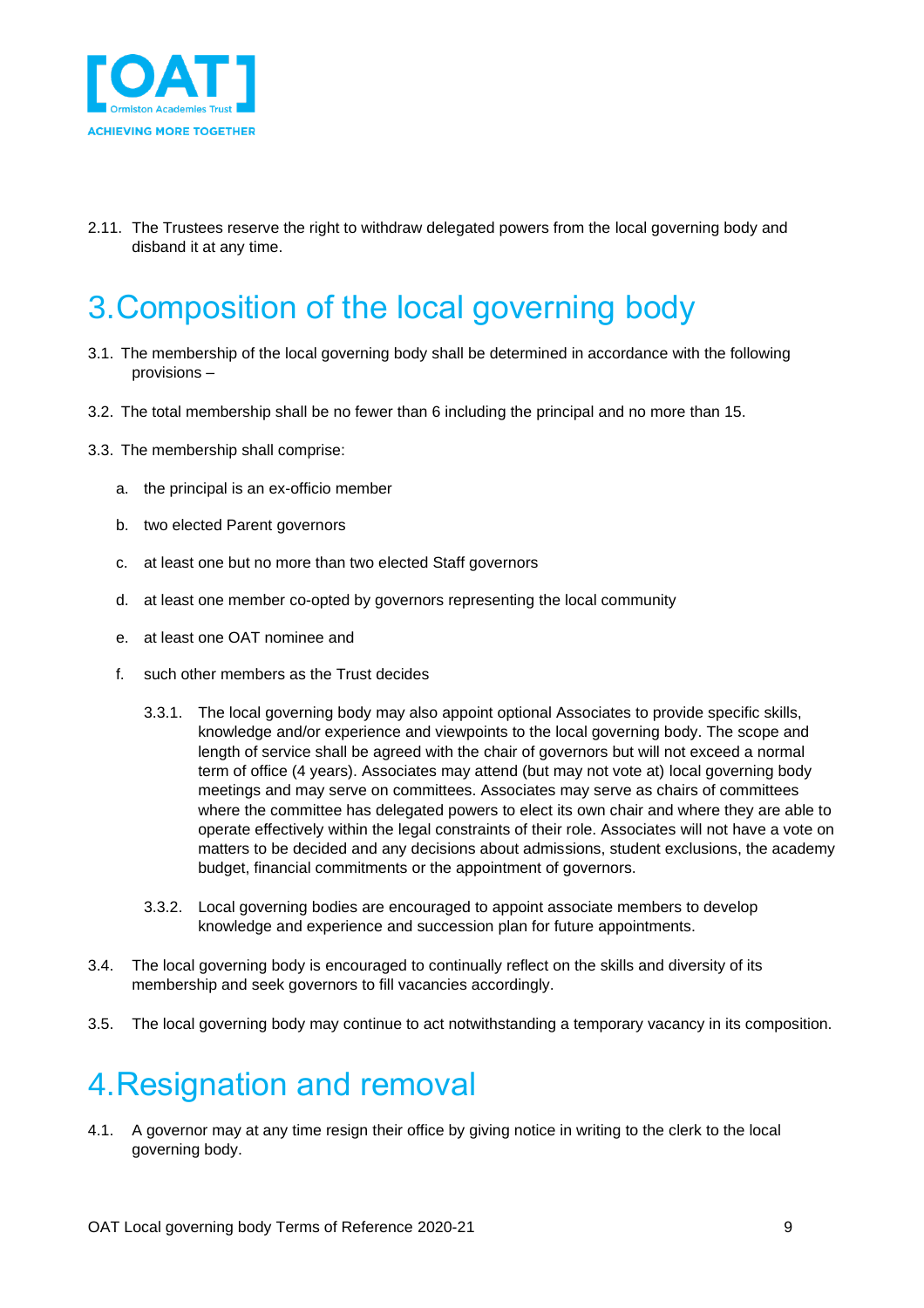

- 4.2. With the exception of the chair and OAT nominee, a local governing body can propose the removal of a governor by submitting a recommendation, approved by a majority vote at a governors' meeting, for the removal to be considered by the CEO. This would normally be as a result of a breach of the Code of Conduct outlined in the Governor Forms Pack.
- 4.3. The Trustees may terminate the appointment of any governor whose presence or conduct is deemed by the Trustees not to be in the best interests of the Trust or the academy.
- 4.4. Any staff member or non-teaching staff member shall automatically cease to hold office if they cease to be associated with the academy in the capacity in which they were elected.
- 4.5. Governors may be suspended for all or some Local governing body or Committee meetings, this can be for a fixed period based on the following grounds:
	- 4.5.1. Any staff governor who is suspended from their role as a staff member will also be suspended in their role as a governor.
	- 4.5.2. Any parent governor who is banned from school site will not be permitted to attend LGB meetings for the duration of their ban.
	- 4.5.3. that the governor is the subject of proceedings in any court or tribunal, the outcome of which may be that he is disqualified from continuing to hold office as a governor under the articles of association
	- 4.5.4. that the governor is in breach of any of the provisions of the code of practice which the LGB believes has, or could, bring the academy, the LGB or their office into disrepute.
	- 4.5.5. that the governor has acted in a way that is inconsistent with the ethos of the academy and has brought or is likely to bring the academy, the LGB or their office into disrepute.
	- 4.5.6. that the governor is in breach of their duty of confidentiality to the academy or to any member of staff or to any student at the academy.
	- 4.5.7. that the governor conducts themselves in a way that contravenes the ethos of OAT and the academy.
- 4.6. A resolution to suspend a governor or director from office shall not have effect unless the matter is specified as an item of business on the agenda for the meeting of which notice has been given in accordance with the articles of association.
- 4.7. Before a vote is taken on a resolution to suspend a governor, the governor proposing the resolution shall at the meeting to state their reasons for doing so. The governor who is the subject of the resolution shall then be given the opportunity to make a statement in response before withdrawing from the meeting.
- 4.8. Any governor who does not complete any of the following within 5 months of appointment will be automatically considered for removal from their governor role:
	- 4.8.1. Governor forms pack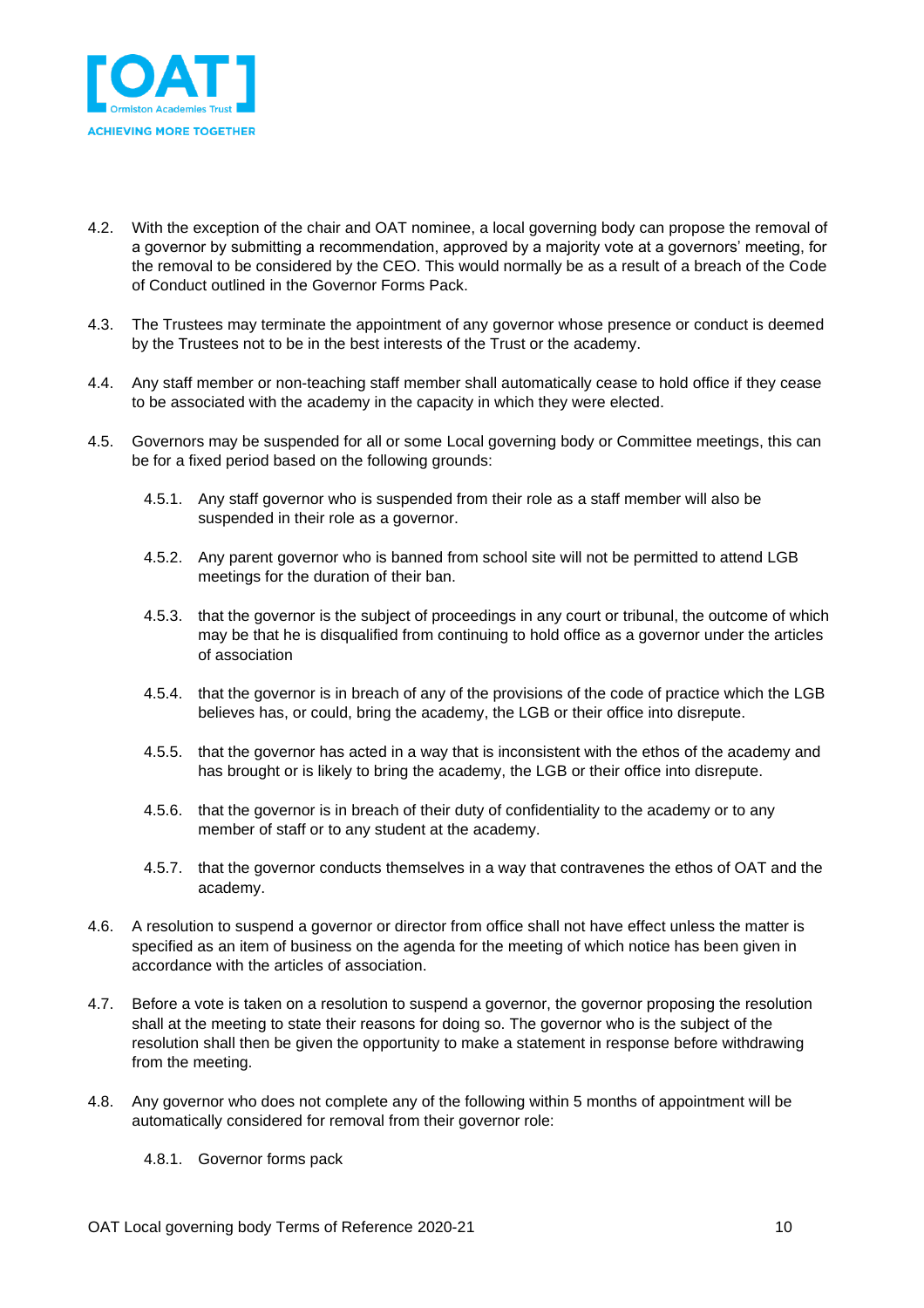

- 4.8.2. DBS check (number provided to school)
- 4.8.3. Mandatory training modules
- 4.9. Governors who do not complete one of the actions above within their first 5 months will be contacted and given one month to complete all actions. At the end of this calendar month, if the governor has not completed these actions, they will be automatically removed.
- 4.10. Any governor who has not attended an LGB for 6 months, with or without apologies will be automatically considered for removal at the next LGB meeting, subject to agreement from the Chair of governors.
- 4.11. As with suspension, a governor being considered for removal is entitled to attend a governor meeting at which their removal is proposed and make recommendations for the continued appointment.

## <span id="page-10-0"></span>5.Persons ineligible to be governors

- 5.1. No person shall be qualified to be a governor unless they are aged 18 or over at the date of their election or appointment. No current student of the academy shall be a governor however a current student may be invited to attend a meeting of the governors at the discretion of the governors.
- 5.2. A person shall be disqualified from holding or continuing to hold office as a governor:

5.2.1. If:

- (a) their estate has been sequestrated and the sequestration has not been discharged, annulled or reduced
- (b) they are the subject of a bankruptcy restrictions order or an interim order
- 5.2.2. At any time when they are subject to a disqualification order or a disqualification undertaking under the Company Trustees Disqualification Act 1986 or to an order made under section 429(2)(b) of the Insolvency Act 1986 (failure to pay under county court administration order)
- 5.2.3. If they have been removed from the office of charity trustee or trustee for a charity by an order made by the Charity Commission or the High Court on the grounds of any misconduct or mismanagement in the administration of the charity for which they were responsible or to which they were privy, or which they by their is conduct contributed to or facilitated.
- 5.2.4. At any time when they are:
	- (a) included in the list of teachers and workers with children or young persons whose employment is prohibited or restricted under section 1 of the Protection of Children Act 1999; or
	- (b) disqualified from working with children under section 28, 29, 29A and 29B of the Criminal Justice and Court Services Act 2000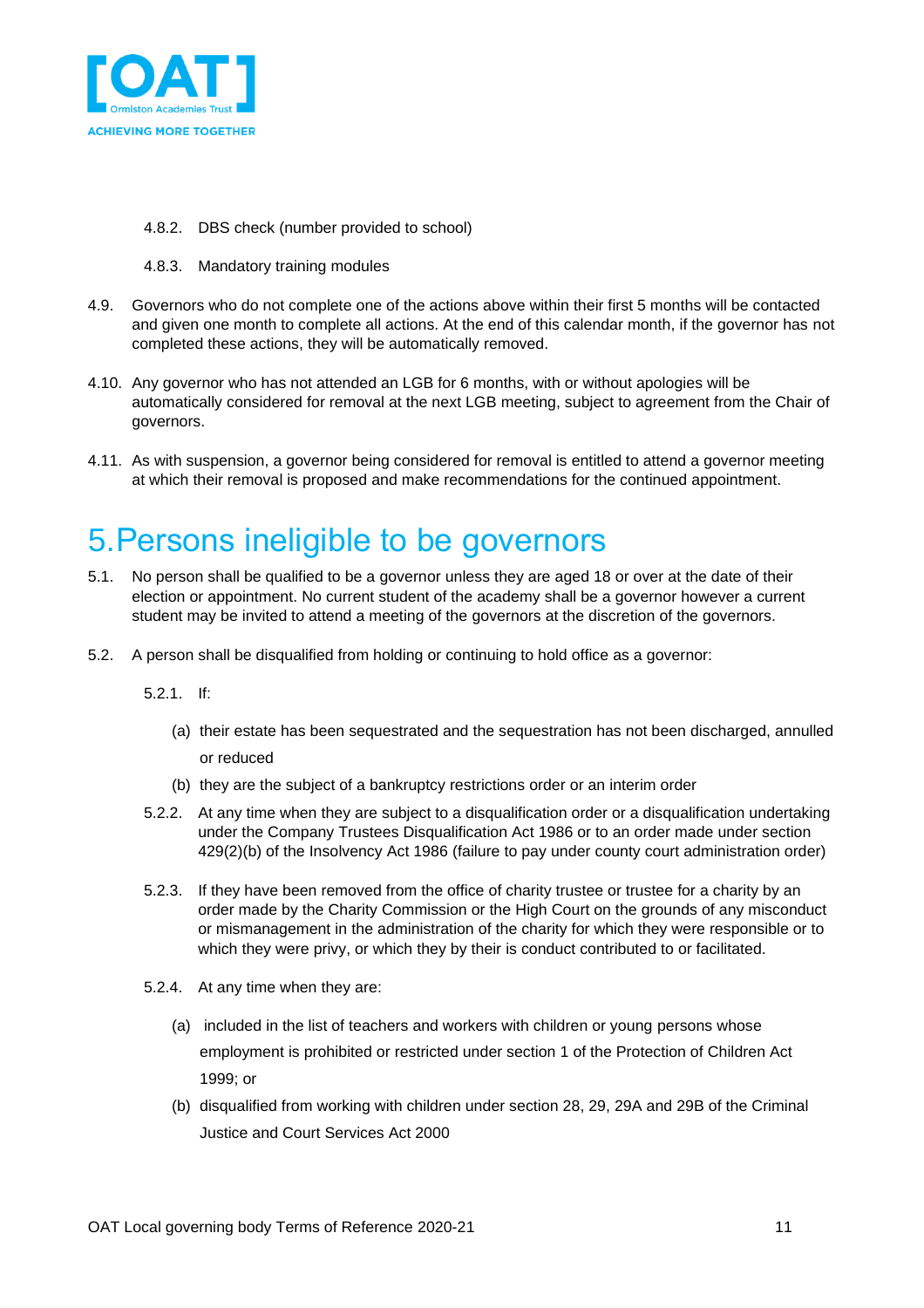

- 5.2.5. If they are a person in respect of whom a direction has been made under section 142 of the Education Act 2002
- 5.2.6. Where they have, at any time, been convicted of any criminal offence, excluding any that have been spent under the Rehabilitation of Offenders Act 1974 as amended, and excluding any offence for which the maximum sentence is a fine or a lesser sentence except where a person has been convicted of any offence which falls under section 178 of the Charities Act 2011.
- 5.2.7. If they have not provided to the Chair of the Trustees a criminal record certificate at an enhanced disclosure level under section 113B of the Police Act 1997. In the event that the certificate discloses any information which would in the opinion of the Chair of the Trustees confirm their unsuitability to work with children that person shall be disqualified. If a dispute arises as to whether a person shall be disqualified, a referral shall be made to the Secretary of State to determine the matter. The determination of the Secretary of State shall be final.
- 5.2.8. A governor shall cease to hold office if they become incapable by reason of mental disorder, illness or injury of managing or administering their own affairs.
- 5.2.9. A governor shall cease to hold office if they are disqualified from acting as a governor by virtue of section 178 of the Charities Act 2011 (or any statutory re-enactment or modification of that provision).
- 5.3. Where a person becomes disqualified from holding or continuing to hold office as a governor and they are, or is proposed, to become such a governor, they shall upon becoming so disqualified give written notice of that fact to the Secretary.
- 5.4. It should be noted that staff who work at the academy for an average of more than one-third of an academy year (i.e. more than 500 hours in total) are only eligible to serve as staff governor at that academy and not in any other category.

## <span id="page-11-0"></span>6.Term of office

- 6.1. Any governor shall hold and vacate office in accordance with the terms of their appointment but (except in the case of the principal) the length of their term of office shall not exceed four years.
- 6.2. Subject to remaining eligible to act as a governor, any governor may be reappointed or re-elected for up to a maximum of three consecutive terms of office. Once a governor has reached their maximum term of office, they may not be reappointed until there has been a break in office of at least one year and this should only happen in exceptional circumstances.

# <span id="page-11-1"></span>7.Conflicts of interest

7.1. The income and property of the academy must be applied solely towards the provision of the objects as detailed in the Articles of Association. The restrictions which apply to the Trustees with regard to having a personal financial interest shall also apply to the governors.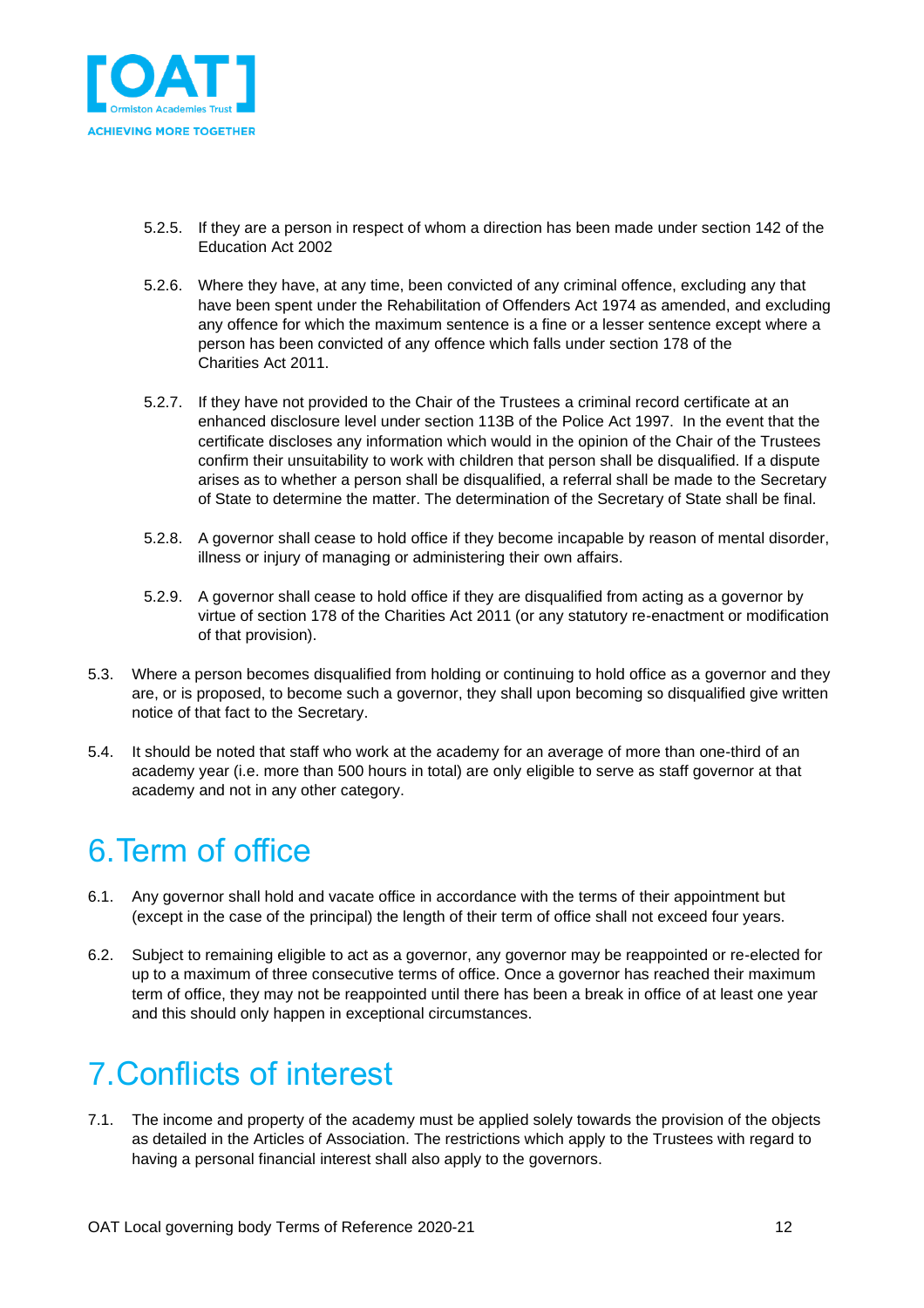

- 7.2. The procedure detailed at clause 6.8 of the Articles of Association shall apply to the governing body always provided that, in the case of a personal financial interest for a governor who is not also a Trustee, the governing body may meet to authorise the benefit.
- 7.3. Any governor who has any duty or personal interest (including but not limited to any personal financial interest) which conflicts or may conflict with their duties as a governor shall disclose that fact to the governors as soon as they become aware of it. A governor must absent themself from any discussions of the governors in which it is possible that a conflict will arise between their duty to act solely in the interests of the academy and any duty or personal interest (including but not limited to any personal financial interest).
- 7.4. Interests should be declared on the governor forms pack at least annually at the first meeting of the academic year. The clerk should be notified of any change to this declaration throughout the year.
- 7.5. Those serving on local governing bodies are accountable to the Trust Board and must ensure that at all times they act in good faith and in the best interests of the academies and the Trust. Members of the local governing body must comply with the Trust's Business and Pecuniary Interest policy.

## <span id="page-12-0"></span>8.Appointment of chair and vice-chair

- 8.1. The chair of the local governing body shall be appointed by the chief financial officer of Ormiston Academies Trust.
- 8.2. The vice-chair of the local governing body shall be appointed by the governing body.
- 8.3. If both the chair and the vice-chair are absent from any meeting of the local governing body, those governors present shall appoint one of their number to chair the meeting.

# <span id="page-12-1"></span>9.Meetings of local governing body

- 9.1. The local governing body shall meet at least once in every term and shall hold such other meetings as may be necessary.
- 9.2. All meetings shall be convened by the clerk to the local governing body, who shall send to the governors written notice of the meeting and a copy of the agenda at least seven clear days in advance of the meeting. The agenda shall be prepared by the clerk to the local governing body with input from the principal and chair.
- 9.3. A special meeting of the local governing body shall be called by the clerk whenever requested by the chair or at the request in writing by any three governors. Where there are matters demanding urgent consideration, the chair or, in their absence, the vice-chair may waive the need for seven days' notice of the meeting and substitute such notice as they think fit.
- 9.4. The convening of a meeting and the proceedings conducted shall not be invalidated by reason of any individual not having received written notice of the meeting or a copy of the agenda.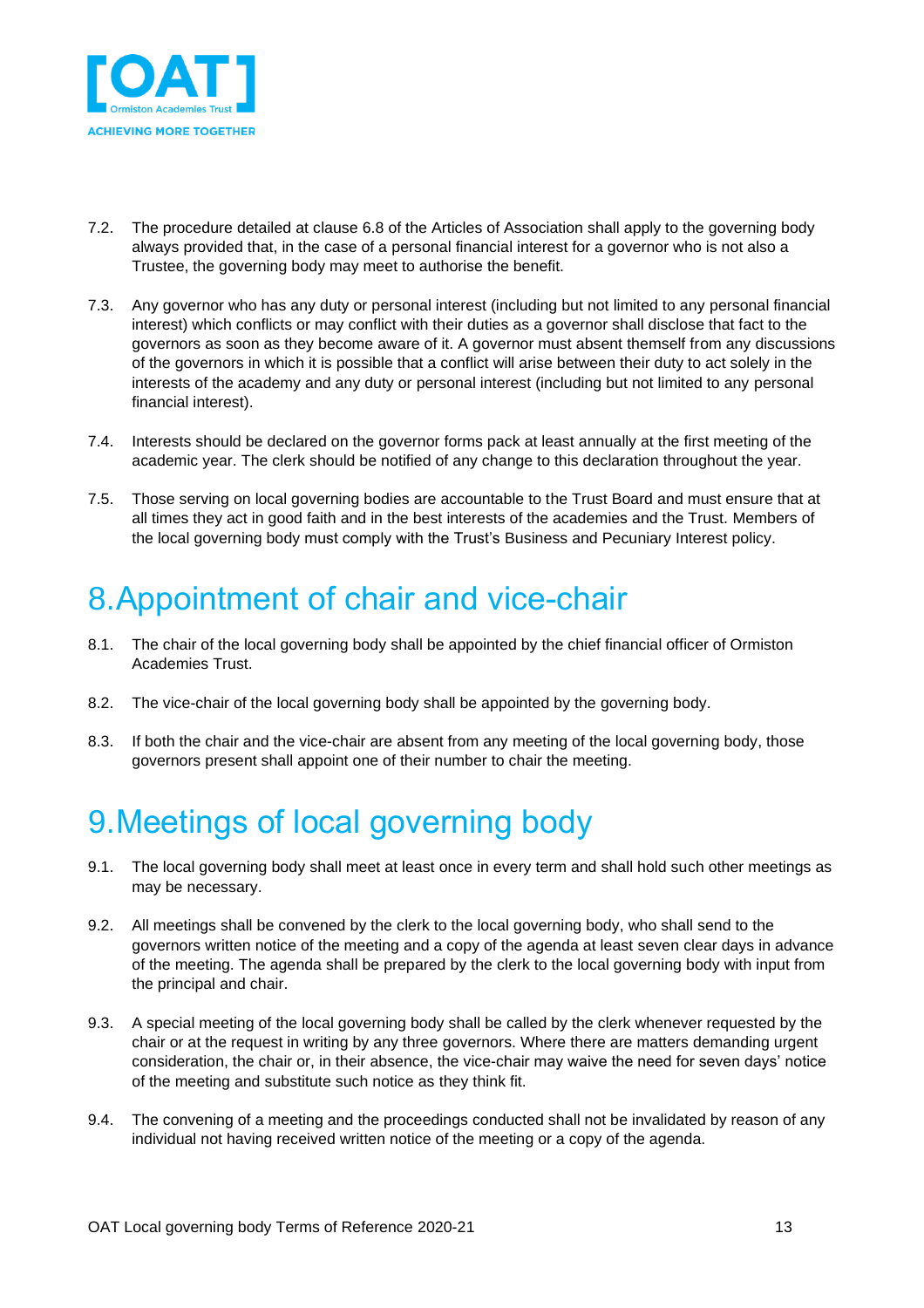

9.5. Copies of all notices, agendas and minutes of meetings of the local governing body shall be uploaded to OATnet at the same time as they are sent to governors.

## <span id="page-13-0"></span>10. Quorum

- 10.1. Meetings of the local governing body shall be quorate if four or one-third of members are present (whichever is greater).
- 10.2. If the number of governors assembled for a meeting of the local governing body does not constitute a quorum, the meeting shall not be held. If in the course of a meeting of the local governing body the number of governors present ceases to constitute a quorum, the meeting shall be terminated forthwith.
- 10.3. If for lack of a quorum a meeting cannot be held or, as the case may be, cannot continue, the chair shall, if they think fit, determine the time and date at which a further meeting shall be held and shall direct the clerk to convene the meeting accordingly.

# <span id="page-13-1"></span>11. Proceedings of meetings

- 11.1. Every question to be decided at a meeting of the local governing body shall be determined by a majority of the votes of the governors present and voting on the question. Every governor shall have one vote. Where there is an equal division of votes the chair of the meeting shall have a second or casting vote.
- 11.2. A governor may not vote by proxy.
- 11.3. No resolution of the governors may be rescinded or varied at a subsequent meeting unless consideration of the rescission or variation is a specific item of business on the agenda for that meeting.
- 11.4. Any governor who is also an employee of the Trust shall withdraw from that part of any meeting of the local governing body at which their remuneration, conditions of service, promotion, conduct, suspension, dismissal or retirement are to be considered.
- 11.5. A resolution in writing, signed by all the governors (or all of the members of a committee of the governors), shall be valid and effective as if it had been passed at a meeting of the governors or (as the case may be) a committee of governors duly convened and held. Such a resolution may consist of several documents in the same form, each signed by one or more of the governors (or the members of a committee, as the case may be).
- 11.6. Any governor shall be able to participate in meetings of the governors by telephone or video conference provided that they have given reasonable notice to the clerk and that the governors have access to the appropriate equipment.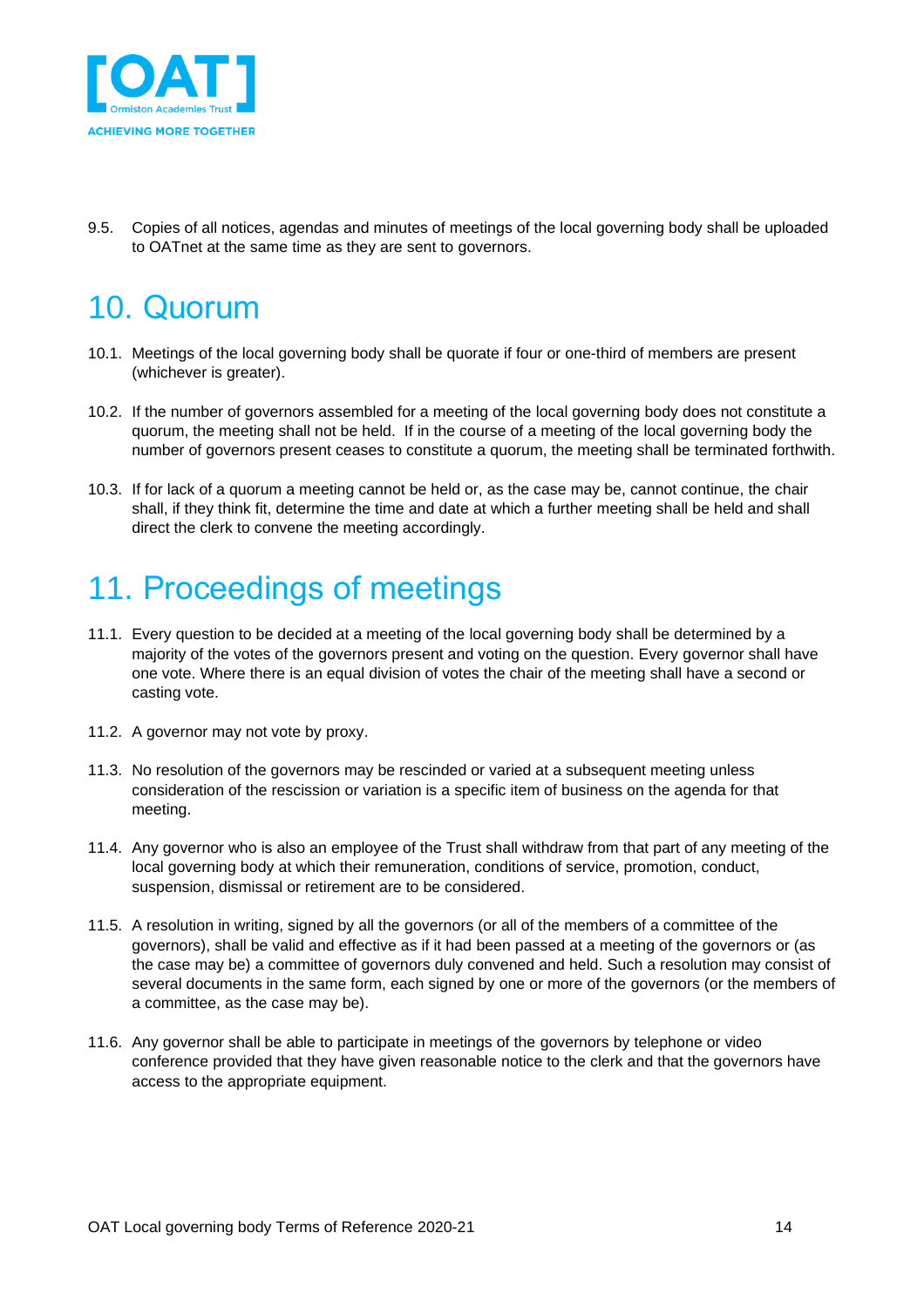

# <span id="page-14-0"></span>12. Minutes and publication

- 12.1. At every meeting of the local governing body the minutes of the last meeting shall be taken as the first agenda item after any apologies, except in cases where the governors present decide otherwise, and, if agreed to be accurate, shall be signed as a true record.
- 12.2. The clerk to the local governing body shall ensure that a copy of the agenda for every meeting of the governors, the draft minutes of every such meeting (if they have been approved by the chairperson of that meeting), the signed minutes of every such meeting and any report, document or other paper considered at any such meeting are, as soon as is reasonably practicable, added to OATnet.

# <span id="page-14-1"></span>13. Delegation of functions and committees

- 13.1. The local governing body must establish a Strategic Progress Board (SPB) and may establish a Finance & General Purpose Committee (FGP). The terms of reference of these committees is established by the Trust. The governor members should be determined by the local governing body.
- 13.2. Membership and remit of the F&GP Committee and SPB committees are determined in individual terms of reference. Where there is not a separate FGP Committee, the FGP terms of reference should be adopted by the LGB as additional responsibilities.
- 13.3. The local governing body may also establish such other committees as it considers desirable to carry out its responsibilities. The powers of these committees and the terms of reference and membership shall be determined by the local governing body in accordance with any guidance or policies of the Trust.
- 13.4. Committees may include a minority of associate members who are not governors.
- 13.5. Except where it is otherwise constrained within its terms of reference, a committee may invite attendance by persons who are not governors or committee members where such attendance is considered by the members of the committee to benefit its deliberations.
- 13.6. Copies of the minutes of Committee meetings are to be circulated to all governors and those who are entitled to attend local governing body meetings with the exception of confidential business.

## <span id="page-14-2"></span>14. Financial matters

- 14.1. Following the recommendation by the local governing body, the budget is to be submitted to the Trustees for approval and, for the avoidance of doubt, the academy budget shall not be effective until such times it has been approved by the Trustees.
- 14.2. The local governing body is required to work to cash limits as may be determined by the Trust and based on the approved budget. Under no circumstances has the local governing body the authority to borrow money.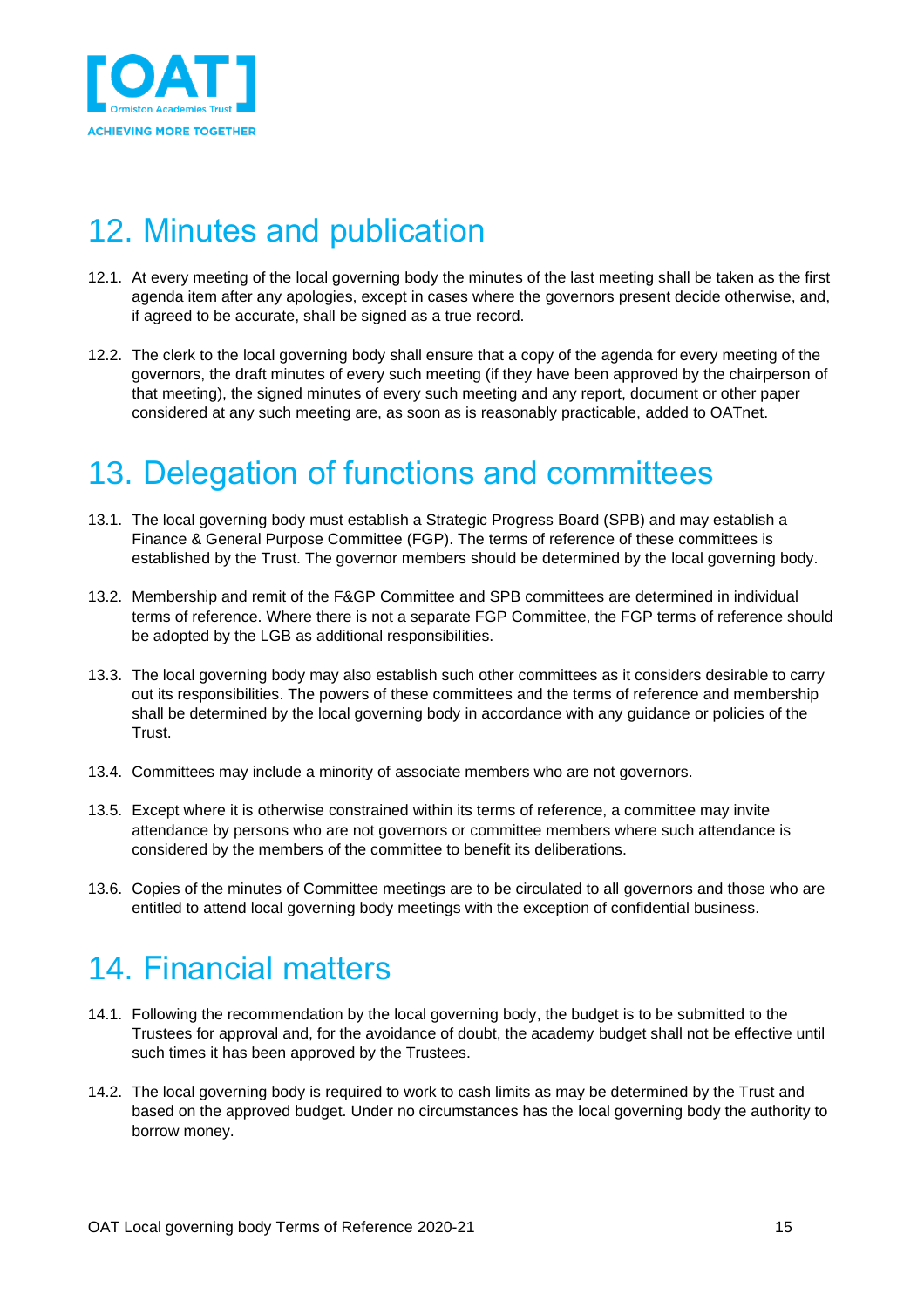

14.3. Except where prior permission has been obtained from the Trustees, the academy budget is to be prepared to show break even or better.

#### <span id="page-15-0"></span>15. Accounts and audit

- 15.1. The local governing body shall:
	- 15.1.1. Keep proper accounts and proper records in relation to the accounts; and
	- 15.1.2. Prepare in respect of each financial year of the academy a statement of accounts which are then consolidated to produce the Trust's financial statements.
	- 15.1.3. The statement shall give a true and fair account of the state of the academy's affairs at the end of the financial year and of the academy's income and expenditure in the financial year.
	- 15.1.4. The accounts (including any statements prepared under this clause) shall be audited by persons appointed in respect of each financial year by the Trust.
	- 15.1.5. The local governing body will provide such access and assistance as maybe required by the Trust to review the finances of the academy

#### <span id="page-15-1"></span>16. Responsibilities of principal

- 16.1. Subject to responsibilities of the local governing body and the policy statements of the Trust, the principal shall be responsible to the local governing body for:
	- 16.1.1. Implementing the agreed policies and procedures laid down by the local governing body and the Trust (including the implementation of all statutory regulations)
	- 16.1.2. Advising the local governing body on strategic direction, forward planning and quality assurance
	- 16.1.3. The leadership and management of the academy
	- 16.1.4. The admission of students
	- 16.1.5. Managing the delegated budget and resources approved by the Trust
	- 16.1.6. Advising the local governing body on the appointment of the vice principal and such other senior posts as the local governing body may determine
	- 16.1.7. The appointment of all other staff and (except to the extent directed otherwise by the Trustees and/or the Local governing body), the salary grading, allocation of duties, appraisal and discipline of all staff